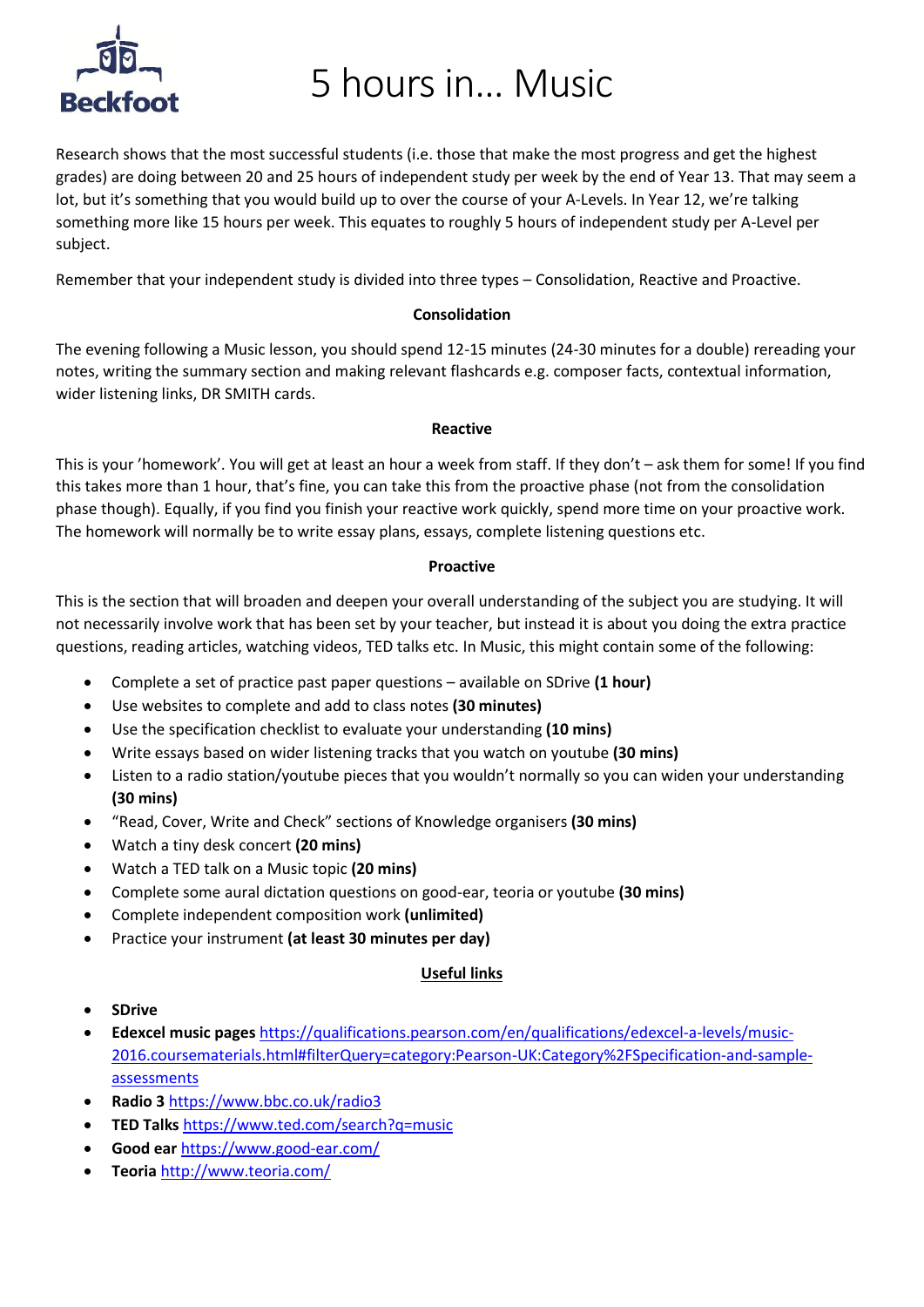

## 5 hours in… Music – your weekly review

**Week beginning: \_\_\_\_\_\_\_\_\_\_\_\_\_\_\_\_\_**

**What have I been learning with Mr Lee? \_\_\_\_\_\_\_\_\_\_\_\_\_\_\_\_\_\_\_\_\_\_\_\_\_\_\_\_\_\_\_\_\_\_\_\_\_\_\_\_\_\_\_\_\_\_\_\_\_\_\_\_\_\_\_\_\_\_\_\_\_\_\_\_\_\_\_\_\_\_\_\_\_\_\_\_\_\_\_\_\_\_\_\_\_\_**

**What have I been learning with Mrs Stimpson? \_\_\_\_\_\_\_\_\_\_\_\_\_\_\_\_\_\_\_\_\_\_\_\_\_\_\_\_\_\_\_\_\_\_\_\_\_\_\_\_\_\_\_\_\_\_\_\_\_\_\_\_\_\_\_\_\_\_\_\_\_\_\_\_\_\_\_\_\_\_\_\_\_\_\_\_\_\_\_\_\_\_\_\_\_\_**

| <b>Consolidation (tick</b><br>when complete) |  | <b>Reactive 1</b> | <b>Reactive 2</b> | <b>Proactive 1</b> | <b>Proactive 2</b> | <b>Proactive 3</b> |
|----------------------------------------------|--|-------------------|-------------------|--------------------|--------------------|--------------------|
| Lesson 1                                     |  |                   |                   |                    |                    |                    |
| Lesson 2                                     |  |                   |                   |                    |                    |                    |
| Lesson 3                                     |  |                   |                   |                    |                    |                    |
| Lesson 4                                     |  |                   |                   |                    |                    |                    |
| Time spent                                   |  |                   |                   |                    |                    |                    |

**Total time spent on Independent Learning in Music this week: \_\_\_\_\_\_\_\_\_\_\_\_\_\_\_\_\_\_\_**

**Areas that require further review Things I need to ask Mr Lee/Mr Stimpson**

**Checked by: \_\_\_\_\_\_\_\_\_\_\_\_\_\_\_\_\_\_\_\_ (teacher)**